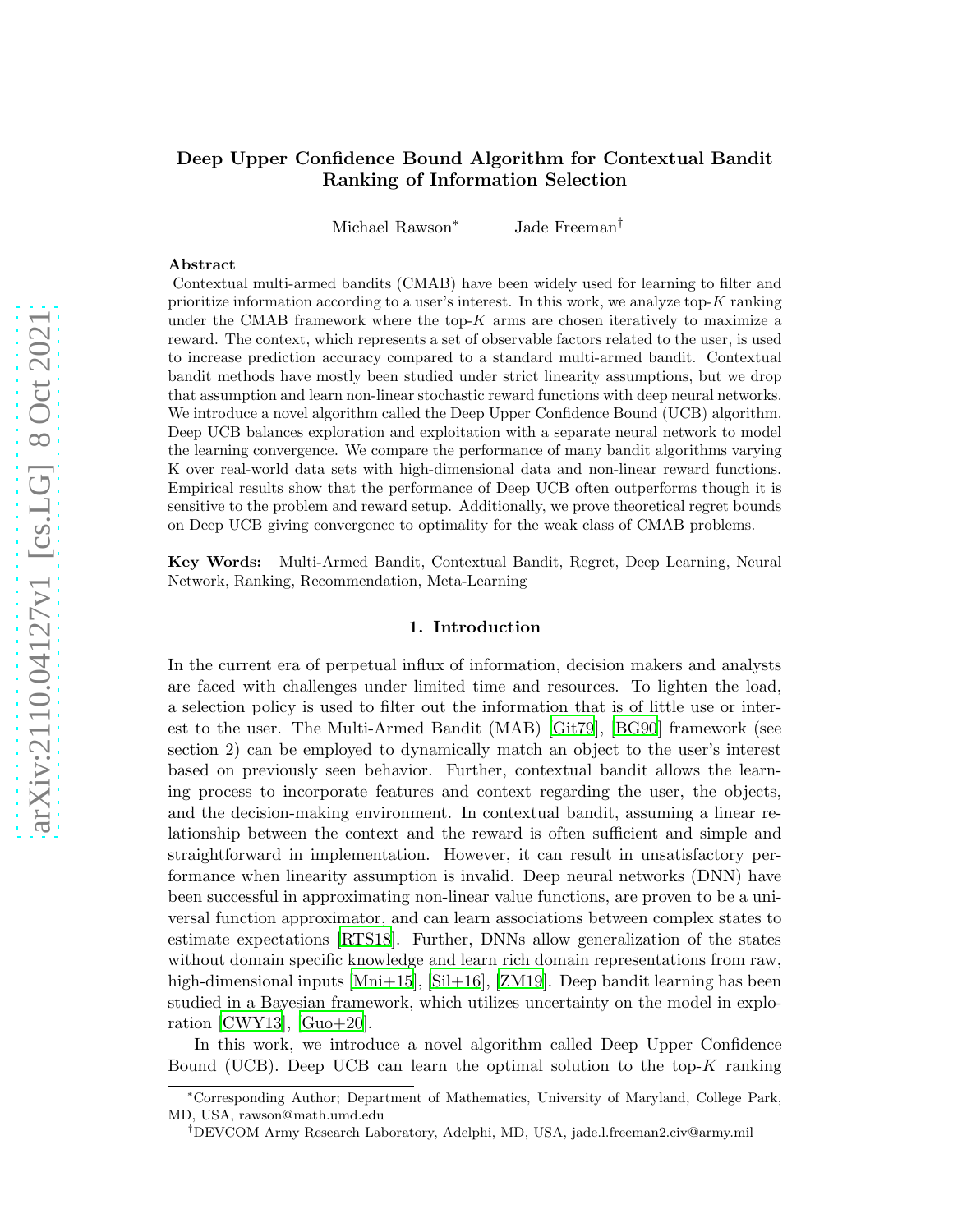problem. Deep UCB balances exploration and exploitation with a separate neural network to model the learning convergence. This paper is organized as follow: Section 2 discusses previous work, Section 3 formalizes the problem, Section 4 describes our algorithm, Section 5 shows performance comparisons on real world experiments, Section 6 gives a regret bound analysis, and Section 7 is the conclusion.

# 2. Previous Work

The Multi-Armed Bandit (MAB) problem is a iterative decision problem where a decision maker is presented with multiple arms and must choose the optimal arm(s) repetitively [\[Git79](#page-7-0)], [\[BG90](#page-7-1)]. In applications, the "arms" represent a set of objects with each having an unknown reward upon selection [\[QCZ14\]](#page-8-6). MAB framework can be applied to the reinforcement learning problem of dynamically matching an object to the user's interest from the previously seen behavior. Contextual bandits incorporate some type of context information to improve matching ability. A reward function is used to measure the quality or relevance of the selected object based on the observed user feedback. The goal of the learning algorithm is to maximize the rewards or equivalently to minimize regrets over time.

Bandit algorithms employ a selection strategy that balances choices between exploration of the untested arms and exploitation of previously successful or high reward arms. One of the most popular MAB strategies [\[LZ07](#page-7-2)] is the  $\epsilon$ -greedy method that conducts exploration uniformly over arms with  $\epsilon > 0$  probability and chooses the best arm on average with  $1-\epsilon$  probability. One drawback of  $\epsilon-greedy$ is that it does not converge to optimal strategy/arm. By making the  $\epsilon$  decay time, exploration diminishes as the learner becomes confident. This will converge to the optimal arm with high probability.

Another well-known MAB strategy is Thompson sampling [\[Tho33](#page-7-3)], [\[AG12\]](#page-8-7). Instead of averaging the rewards of a specific arm, an entire distribution is inferred. In particular, the previous rewards are used to estimate the parameters of that arm's reward distribution. For each arm distribution, a sample is drawn. The arm with the highest sample is chosen. This strategy converges but is limited if the distribution type is unknown.

When the reward of each arm depends on some varying contextual information, it is called a contextual bandit (see section 3). The context is modeled as a vector that is provided to the algorithm at each iteration or time step. Contextual Bandit algorithms include Linear Regression, LinUCB, Deep epsilon greedy, Neural-linear, and Deep Thompson. The linear regression algorithm performs linear regression to map each context vector to its expected reward for each arm. The  $LinUCB$  [ $Li+10$ ] algorithm models a linear function from the context vector to the expected reward plus a term representing the uncertainty for each arm. As in the linear regression, this method assumes linear reward functions and lacks exploration for nonlinear models. For example, a 0 context vector will always predict expectation 0 even though the expectation could be any real number. Furthermore, the computation time can be prohibitively high in the range of cubic complexity due to matrix inversion. Deep  $\epsilon$ -greedy implements the  $\epsilon$ -greedy method using a neural network to approximate the expected reward function. Neural-linear method combines neural network mapping of each context vector to some latent vector and then linear regression mapping the latent vector to the predicted expected reward. This is equivalent to using a neural network when optimizing mean squared error. In practice, neural-linear method converges faster than a neural network because training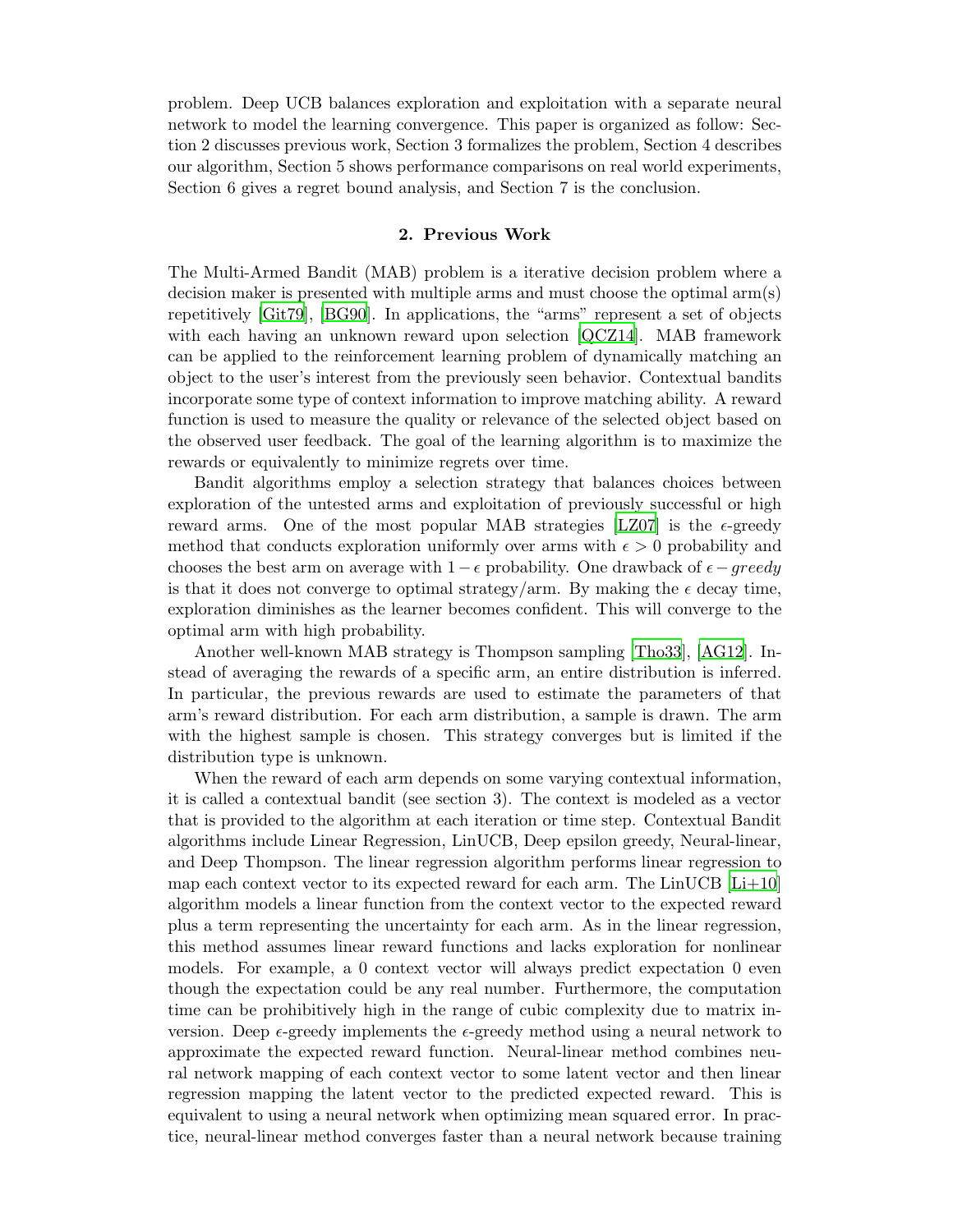a standard neural network does not reach optimality. Since Neural-linear optimizes very quickly, there is little exploration comparatively.

# 3. Contextual Bandits

The contextual bandit is the multi-armed bandits (MAB) problem where given a measurable context vector in  $\mathcal C$  that changes over time, the one item of a static list must be chosen at each time. The list of items are called "arms" in the MAB framework. The selection of the arms has cost function or reward function and the goal of the bandit method is to choose the optimal policy that maximizes the reward function R given the context vector on the item,  $\mathcal{C}$ . To formalize this, the contextual MAB method finds the best context mapping policy  $\pi : \mathcal{H} \times \mathbb{T} \times \mathbb{R}^m \to A$ where time  $\mathbb{T} = [1, T] \cap \mathbb{N}$  and  $A = \{a_1, ..., a_n\}$  is the set of the arms that can be chosen and  $H \in \mathcal{H}$  is the history of realizations of random variables R and C. We will allow the reward function R and context vector  $\mathcal C$  to be stochastic to account for noise in the system. We assume the realizations, or samples, of  $R$  and  $\mathcal C$  are i.i.d respectively. Then random variables  $R: A \times \mathbb{R}^m \times \Omega_1 \to \mathbb{R}$  and  $C: \Omega_2 \to \mathbb{R}^m$  with sample space  $\Omega_1$  and  $\Omega_2$  respectively. The optimal policy then needs to maximize the *expectation* of the rewards over time. We'll take the expectation over  $R$  and  $C$ over each time step. The optimal policy

$$
\pi^* = \arg\max_{\pi} \mathbb{E}_{\omega_1 \in \Omega_1^T, \omega_2 \in \Omega_2^T} \sum_{t=1}^T R(\pi(H_{\omega_1,\omega_2}^{(t)}, t, C(\omega_{2,t})), C(\omega_{2,t}), \omega_{1,t})
$$

where  $\Omega^T$  is the T product space and  $\omega_i$  is a vector with index t given by  $\omega_{i,t}$  and the measure is the product measure. We denote the history up to time  $t$  by  $H_{\omega_1,\omega_2}^{(t)}$  which drops  $\omega_{1,j}, \omega_{2,j}$  for  $j \geq t$ . The optimal solution, for any  $H \in \mathcal{H}, t \in \mathbb{T}, \omega_2 \in \Omega_2$ , has  $\pi^*(H, t, \mathcal{C}(\omega_2)) = \arg \max_{a \in A} \mathbb{E}_{\omega_1 \in \Omega_1} R(a, \mathcal{C}(\omega_2), \omega_1)$ . Typically, the distributions and expectations are not known, so methods will use the history to estimate an optimal solution.

### 3.1 Top- $K$  Ranking

In this section, we describe using contextual bandits for top- $K$  ranking. The top-K ranking is based on optimally sorting lists iteratively. For top- $K$  ranking, the highest k items or arms must be chosen in each iteration. There is no a priori information about how to rank or choose the top k arms. The ranking function must be learned by receiving rewards for each top-K arm chosen. When  $k = 1$ , this is the regular multi-armed bandit (MAB). When  $k > 1$ , we use MAB methods to rank the arms and the top k arms are chosen.

When the reward is a function of context vectors that change over time steps or iterations, we use contextual multi-armed bandit (CMAB) methods. The CMAB is just the MAB problem additionally given the context vector at each iteration where the reward may depend on the context vector. So the CMAB method needs to approximate a reward function that maps the context vector and arm pair to a real number. Two common ways to do this are with linear models (e.g., linear regression) or neural networks. In CMAB, assuming a linear relationship between the context and the reward is simple and straightforward in implementation. However, it can result in unsatisfactory performance when the linearity assumption is invalid. The deep neural networks (DNN) can efficiently approximate non-linear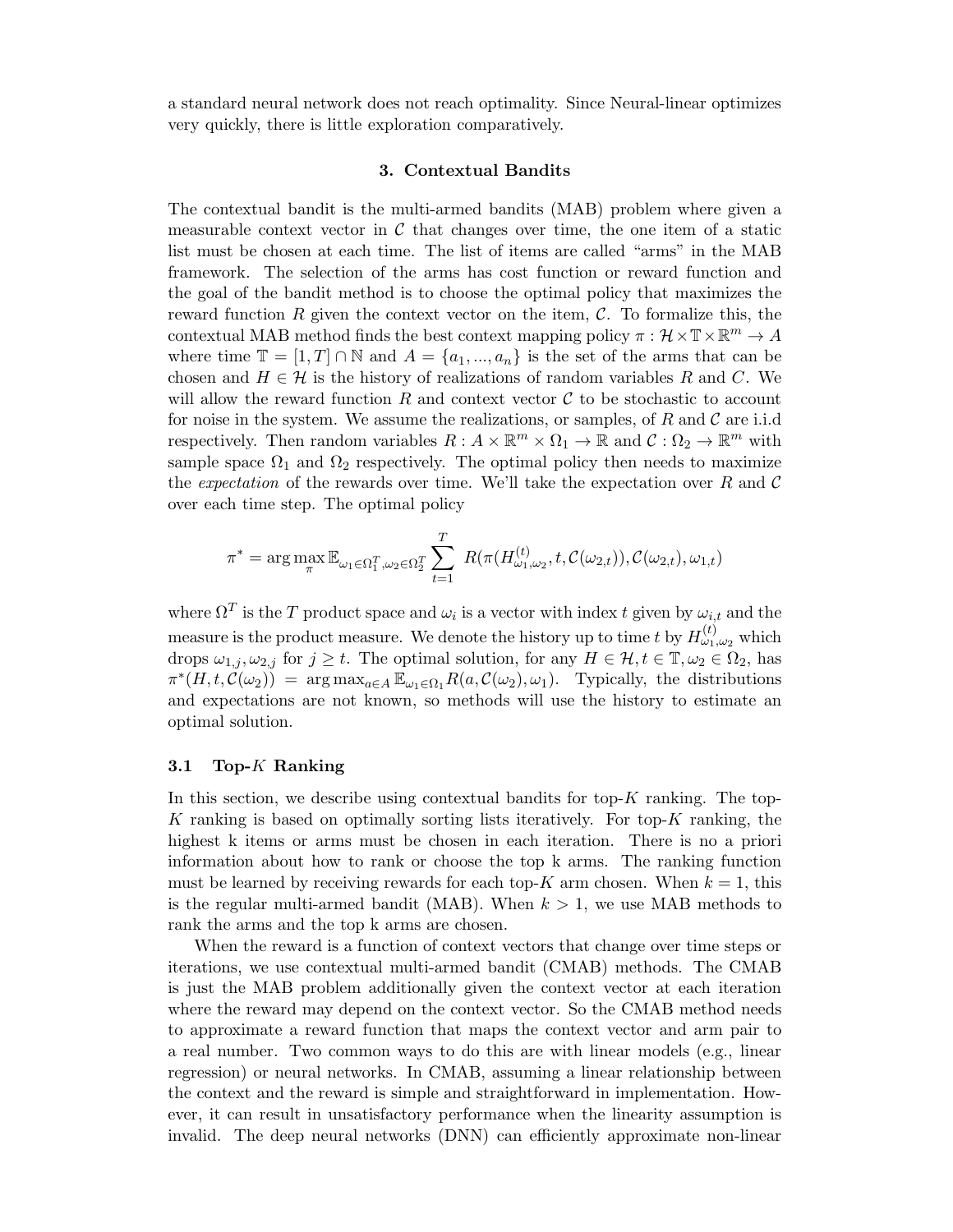value functions [\[RTS18](#page-8-0)]. Further, DNNs can generalize the contextual states without domain specific knowledge and learn latent representations from raw, highdimensional data [\[Mni+15](#page-8-1)], [\[Sil+16](#page-8-2)], [\[ZM19](#page-8-3)]. Deep bandit learning has been studied in a Bayesian framework, which utilizes uncertainty on the model in exploration [\[CWY13](#page-8-4)], [\[Guo+20](#page-8-5)]. In the following section, we describe a novel algorithm called the Deep Upper Confidence Bound (UCB) algorithm. Deep UCB balances exploration and exploitation with neural network models.

#### 4. Deep Upper Confidence Bound for CMAB

Deep Upper Confidence Bound (Deep UCB) method for high dimensional, nonlinear CMAB problems is motivated by Upper Confidence Bound (UCB) method [\[ACF02](#page-7-5)] for MAB where the arm with the highest expected reward plus uncertainty is chosen. Deep UCB uses two neural networks. One neural network predicts the expected reward and the second neural network predicts uncertainty. The arms with the highest expected rewards plus high uncertainty are chosen. Unlike the other methods, nonlinear reward functions are accurately modeled and exploration is guided to maximize certainty. Choosing uncertain arms decreases the uncertainty. As uncertainty of all arms approaches zero, this method converges to choosing the arm with the highest expected reward.

We model the expectation of reward functions,  $\mu_c$ ,  $c \in \mathcal{C}$ , from a neural network where the input is the context vector  $c \in \mathcal{C}$  and the output is a vector approximating the reward,  $NN: \mathcal{C} \to \mathbb{R}$ . Further, we estimate the uncertainty of the expected reward,  $\sigma_c$ , given a context vector  $c \in \mathcal{C}$ , represented as the standard error of the expectation. This procedure is done for each arm. Then, for each arm, the deep upper confidence bound (DUCB) estimate is defined, given  $c \in \mathcal{C}$ , as

$$
DUCB(c) = \hat{\mu}_c + \hat{\sigma}_c/\sqrt{n}
$$

by the arm's n realizations, empiric expectation  $\hat{\mu}_c$ , and empiric standard deviation  $\hat{\sigma}_c$ . Here,  $\mu$  and  $\sigma$  are unknown functions of the context vector;  $\mu, \sigma : C \to \mathbb{R}$ . While we estimate  $\hat{\mu}_c$  approximately with  $NN_1 = \hat{\mu}$ , we approximate  $\sigma$  with another neural network,  $NN_2: \mathcal{C} \to \mathbb{R}$  and  $NN_2 = \hat{\sigma}^2$ , and thus,

$$
DUCB(c) = NN_1(c) + \sqrt{NN_2(c)/n}
$$

where  $n$  is number of realizations of the arm and  $c$  is the context vector. As implemented, the neural networks have multiple outputs and will compute the prediction for each arm simultaneously and then calculation is as above but with vectors.

When training these neural networks, the mean squared error (MSE) of  $NN_1$  is minimized and the  $L^1$  error of  $NN_2$  is minimized. Let  $R(c)$  be a realization of the reward of a context vector c for an arm and  $S \subset \mathcal{C}$  be some subset of the context vectors. Then, for a sufficiently parameterized NN,

$$
NN_1 = \arg\min_{NN_1} \sum_{c \in S} (NN_1(c) - R(c))^2
$$

is the maximum likelihood esimator for each  $c$  and converges when the reward function  $R(c) \sim$  Gaussian. Likewise,

$$
NN_2 = \arg\min_{NN_2} \sum_{c \in S} |NN_2(c) - (NN_1(c) - R(c))^2|.
$$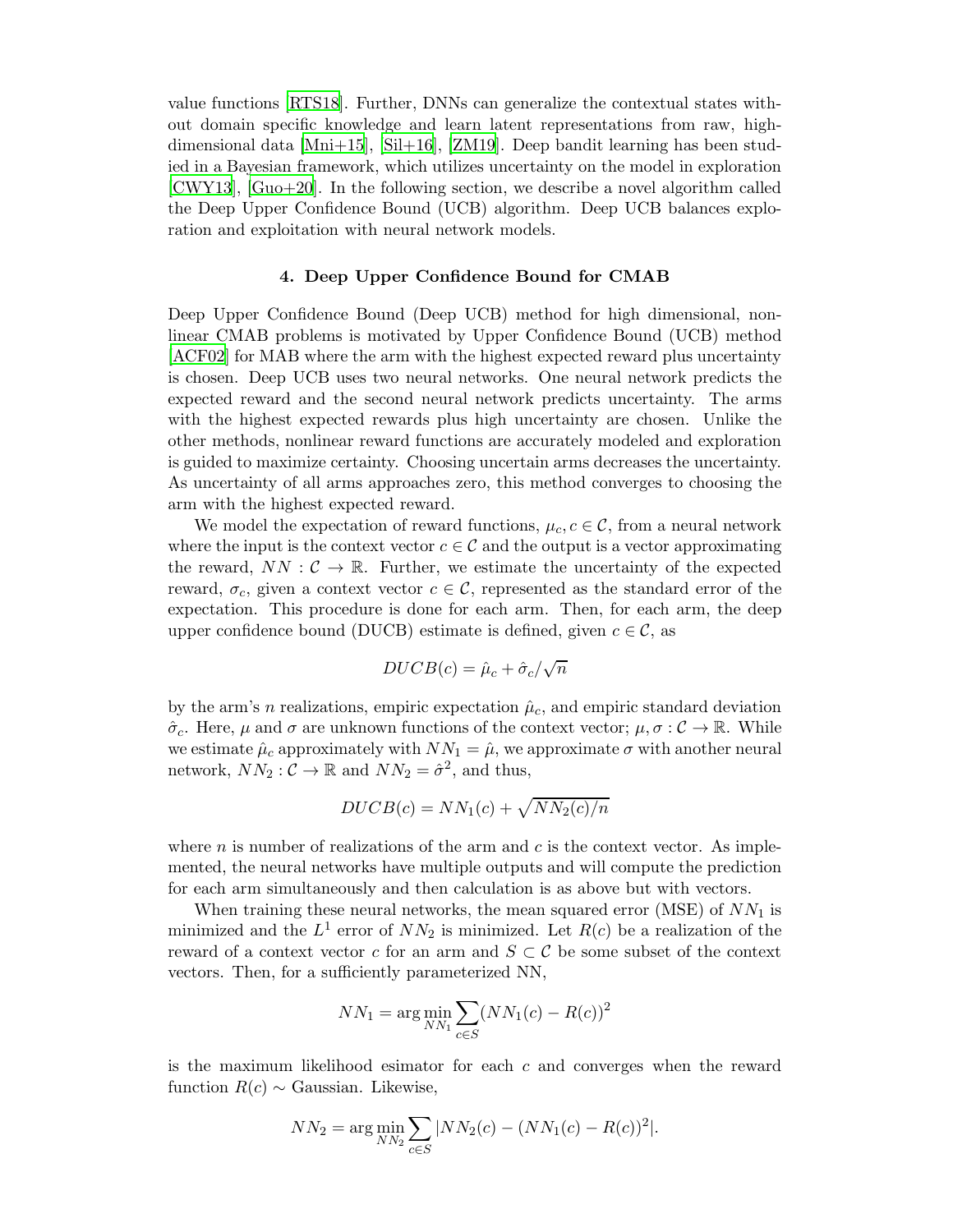For each c, with T independent realizations of R and  $t = 1, ..., T$ ,

=

$$
\sum_{1 \le t \le T} |NN_2(c) - (NN_1(c) - R_t(c))^2|
$$
  
= 
$$
\sum_{t \in T_1} NN_2(c) - (NN_1(c) - R_t(c))^2 - \sum_{t \in T_2} NN_2(c) - (NN_1(c) - R_t(c))^2
$$

where  $T_1 = \{1 \le t \le T : NN_2(c) - (NN_1(c) - R_t(c))^2 \ge 0\}$  and  $T_2 = [1, T]\setminus T_1$ . As  $NN_1(c) \rightarrow \mu_c$ 

$$
\sum_{t \in T_1} N N_2(c) - (N N_1(c) - R_t(c))^2 \to T_1 \cdot N N_2(c) - \sum_{t \in T_1} (\mu_c - R_t(c))^2
$$

Likewise for  $T_2$ . By minimizing  $\sum_{T} |NN_2(c) - (NN_1(c) - R(c))^2|$ , then  $NN_2(c) \rightarrow \sigma_c^2$ as  $NN_1(c) \to \mu_c$  and  $T \to \infty$ . Therefore, DUCB converges to the upper confidence bound given sufficiently parameterized neural networks and enough training samples.

We'll call this method Deep UCB2, given in Algorithm [2.](#page-12-0) Note that by assuming the arms are similar stochastic functions (but still unknown), we've simplified Algorithm [2.](#page-12-0) We call a variation of this method Deep UCB1, given in Algorithm [1,](#page-11-0) which has an accompanying regret bound analysis in section 6.

#### 5. Experiments and Results

We experiment on the top-k ranking problem with two real world datasets. In the first dataset, MNIST [\[LeC21\]](#page-8-8), the algorithm is given n images (corresponding to n arms) and must choose the largest  $k$  images to maximize the reward. The dataset is uniformly balanced so each image has equal chance to be any digit. The reward is the digit in the image. Normal noise is added to the reward to test how robust the algorithms are. In the second dataset, Mushrooms [\[Sch87\]](#page-7-6), the algorithm is given n vectors representing mushrooms and must choose the most edible k mushrooms to maximize the reward. Each mushroom is either edible or not. The dataset is balanced so there are expected k edible mushrooms in the  $n$  mushrooms provided. The reward is 1 or 0 respectively. Normal noise is added to the reward to test robustness of the methods. We plot the cumlative reward normalized by time and the cumulative regret which is the sum of the regret at each time step. The regret is the expected maximum reward minus the reward awarded based on the choice of arms. We train all of the neural networks and models only every 20 iterations. The neural networks are trained over 20 epochs each time, have a single hidden layer of neurons, and have an initial learning rate that decreases 20% each 4 epochs. To remove random sampling artifacts, we are plotting an average of 10 independent runs and the standard deviation across runs is consistent and approximately the same between methods.

In figure [1,](#page-5-0) we plot the cumulative regret of each method on the Mushroom problem. For this problem, at each time step, a random mushroom context vector is supplied to each arm, which is edible/poisonous with equal probability. Then the method must choose the top- $k$  arms and receive a reward for each. The reward is 1 plus Gaussian noise for edible and 0 plus Gaussian noise for poisonous. The neural networks have a single hidden layer of 100 neurons, which is plenty here, and have initial learning rate 0.1. With no noise, this problem can easily be solved with a linear classifier. From the results, we see that with high noise, sigma=2, Deep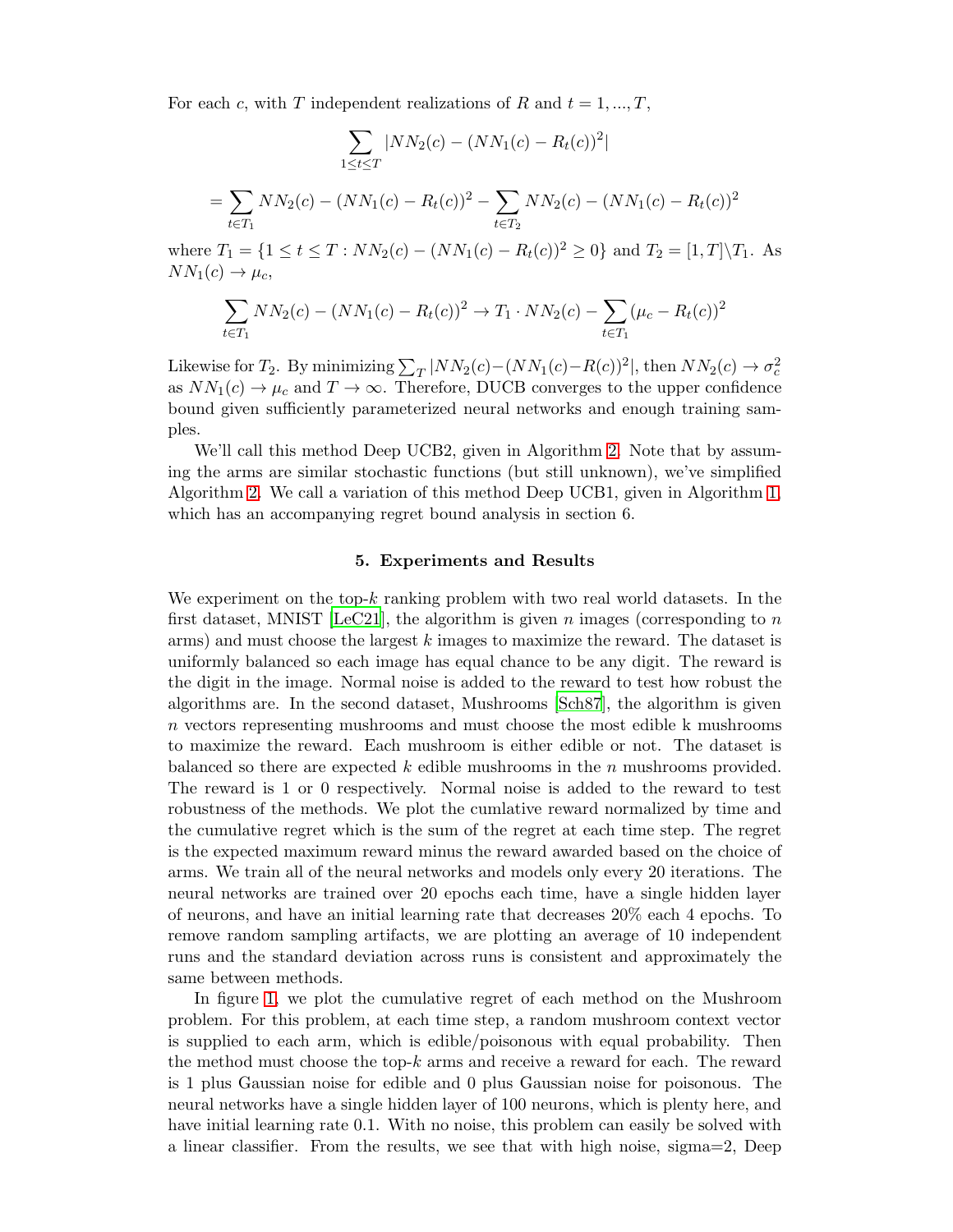

<span id="page-5-0"></span>**Figure 1:** Top-k ranking of Mushrooms. Arms=5. k=3. Reward noise  $= 2$ . Average of 10 runs plotting cumulative regret (lower is better).

UCB2 can outperform the linear regression method. We also note that the Deep UCB1/2 regret curves become flatter over time. This is what we would expect from the logarithmic bound, see Section 6. Indeed, the regret of all methods is always going up somewhat because of the random Gaussian noise in the reward that is impossible to predict.

In figure [2,](#page-6-0) we plot the cumulative reward normalized by time of each method for the MNIST problem. In the MNIST problem, at each time step, a random image is supplied to each arm, which is 0 to 9 with equal probability. Then the method must choose the top- $k$  arms and receive a reward for each. The reward is the image's digit plus Gaussian noise. The neural networks have a single hidden layer of 1000 neurons and have initial learning rate 0.001. We see that the methods Linear, LinUCB, and Neural-Linear underperform on this highly nonlinear problem. Thompson, with it's Gaussian prior assumption, also performs poorly since the distribution of the reward is highly non-Gaussian when the image is unknown. Epsilon-Greedy perform well but Deep UCB2 often outperforms since it explores more efficiently than Epsilon-Greedy's naive uniform exploration.

### 6. Regret Bounds Analysis

Regret bounds show that a method will perform with limited regret, or limited mistakes, on an arbitrary problem or dataset. Bounds are ideal when employing a method in applications where many unknown problems be encountered. Here we will bound the regret of Deep UCB1. We specifically define the regret as the expectation of choosing the optimal arm minus the expectation of the method. First, to bound the regret, we will need the neural networks to be able to learn the distribution/function. We use a classic theorem from  $\lbrack Gy\ddot{o}+02\rbrack$  which gives the convergence of the neural network in expectation with necessary technical assumptions.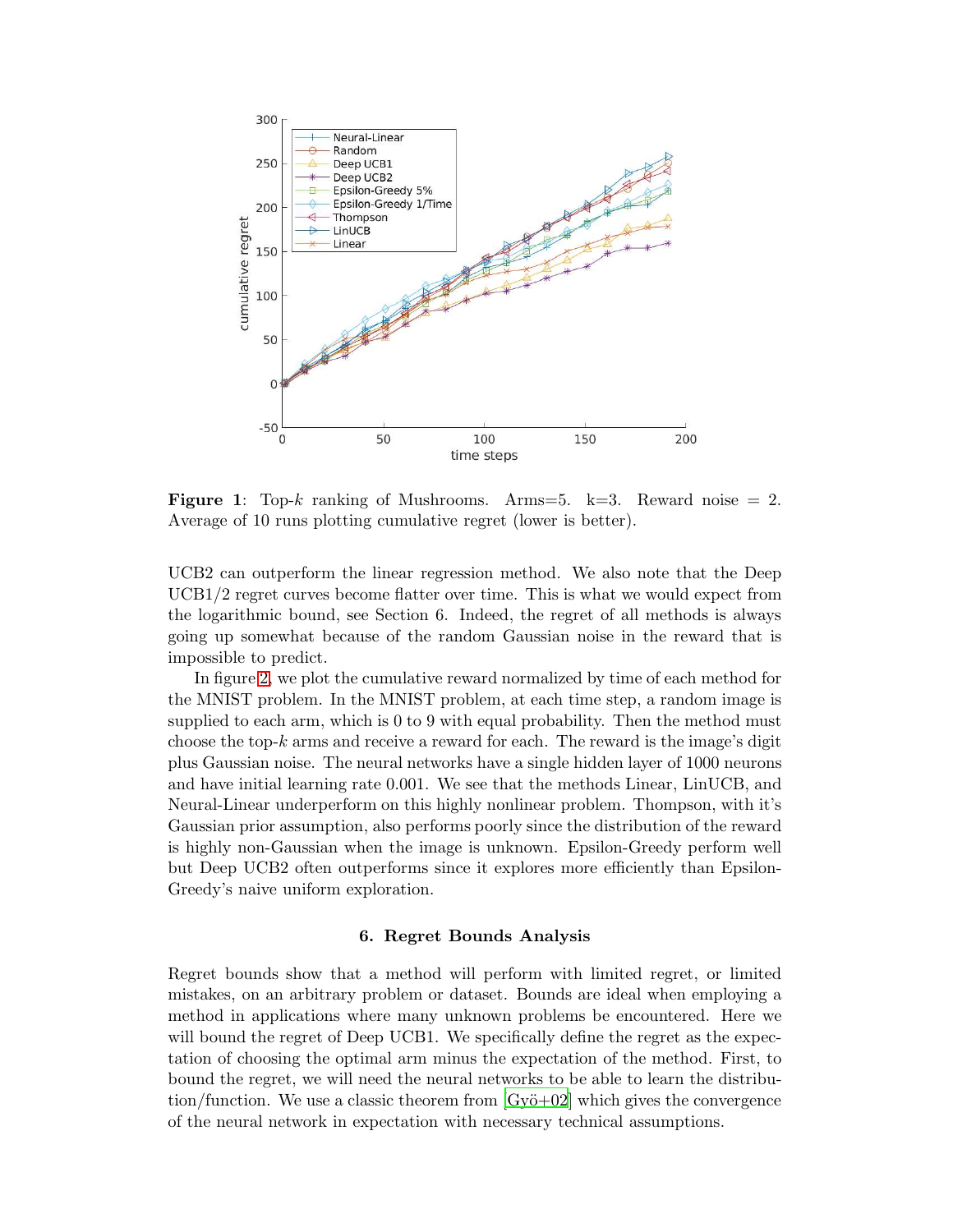

<span id="page-6-0"></span>**Figure 2:** Top-k ranking of MNIST images. Arms=5. k=3. Reward noise  $= 0.5$ . Average of 10 runs plotting cumulative reward normalized (divided by time step).

<span id="page-6-1"></span>**Theorem 1.**  $\left[\sqrt{Gy\ddot{\sigma}+02}\right]$  Theorem 16.3 Let  $NN_n$  be a neural network with n pa*rameters and the parameters are optimized to minimize MSE of the training data,*  $S = \{(X_i, Y_i)\}$  where X is almost surely bounded. Let the training data, be size n,  $and Y_i = R(x_i) \sim N(\mu_{x_i}, \sigma_{x_i})$  where  $R : \mathbb{R}^m \to \mathbb{R}$ . Then for n large enough,

$$
\mathbb{E}_S \int |NN_n(x) - \mathbb{E}(R(x))|^2 dP(x) \leq c \sqrt{\frac{\ln(n)}{n}}
$$

*for some*  $c > 0$ *.* 

This theorem implies that, with necessary assumptions, a trained neural network will learn the desired function with high probability. Next, we'll combine this with a UCB type proof. Auer et al. [\[ACF02\]](#page-7-5) showed the UCB1 algorithm achieves a logarithmic bound. We devise a similar proof for Deep UCB1 to show polylogarithmic regret. Without loss of generality, we'll assume the K−armed bandit setting (that is top-1 MAB). Let  $T_i(n)$ ,  $1 \leq j \leq K$  be the random variable equal to number of times arm j is chosen in the first n steps. Define  $I_n$  to be the arm chosen at time n. Let X be the context vector and  $R(X)$  the stochastic reward. Denote  $\mu_i(X) := \mathbb{E}(R_i(X))$  as the expectation of the reward  $R_i(X)$  by choosing arm i where X is the given context vector. Further, define the notation  $*$  for the optimal arm index. Thus  $\mu_*(X)$  is the expectation of the optimal arm.

Define a *Weak CMAB* to satisfy, for all  $i: 1 \leq i \leq K, i \neq *$ , that

$$
\mu_{*,min} - \mu_{i,max} - 2(\mu_{i,max} - \mu_{i,min}) = \delta_i > 0
$$

for some  $\delta_i$ , where  $\mu_{i,max} := \sup_X \mu_i(X)$  and  $\mu_{i,min} := \inf_X \mu_i(X)$ . Let  $\tilde{\mu}_i(X) =$  $\mathbb{E}_X(NN_i(X))$  which is trained on  $\{(X, R_i(X))\}.$ 

<span id="page-6-2"></span>**Theorem 2.** Assume that there is some  $M_{NN} \geq \sup_{X} |NN(X)|$  for all possible *neural nets (this is true with sigmoid activiation), the space*  $X \subset \mathbb{R}^m$  *containing* X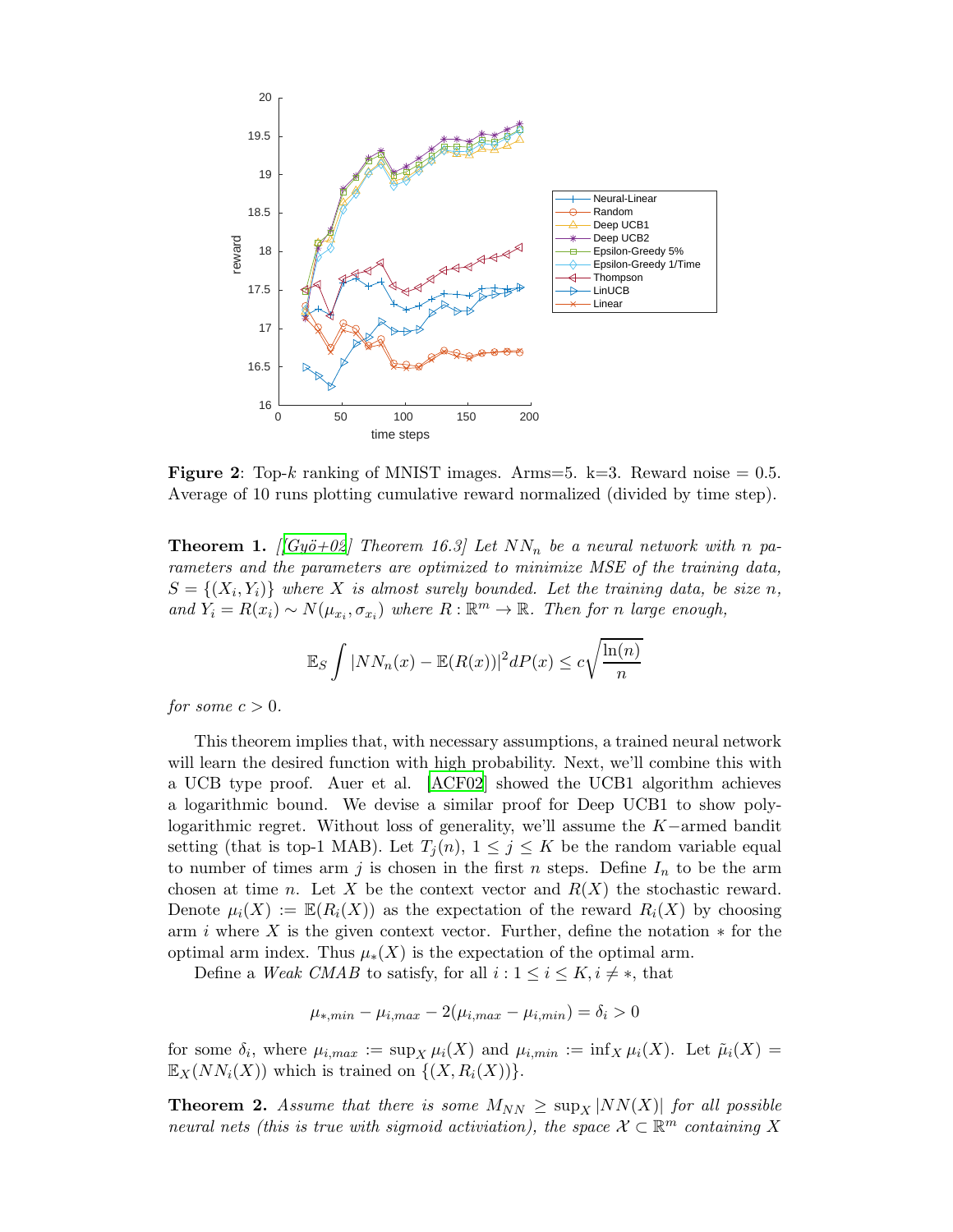*is compact,*  $\mu_i$  *continuous, and*  $W_t = \sqrt{t}$ *. With the assumptions of theorem [1,](#page-6-1) Deep UCB1 method converges with square logarithmic regret,*

$$
\sup_{X} \mu_{*}(X) n - \sum_{j=1}^{K} \mu_{j}(X) \mathbb{E}[T_{j}(n)] \le O(\ln^{2}(n))
$$

*on Weak CMAB problems.*

This theorem implies an optimal method in the sense that by dividing both sides by n, the lest hand side must converge to 0 with  $n \to \infty$ . So Deep UCB1 converges to the optimal solution in expectation with  $n \to \infty$ . Theorem proof in appendix.

# 7. Conclusion

The CMAB problem, in general, has proved to be a difficult problem in recent decades. Using the new technology of neural networks and modern hardware, we can finally make progress on difficult datasets. We've introduced an improved method, Deep UCB, with mathematical guarantees and success on real world datasets. This new method is simple enough to be applied by practitioners in a variety of fields.

# References

- <span id="page-7-3"></span>[Tho33] W. R. Thompson. "ON THE LIKELIHOOD THAT ONE UNKNOWN PROBABILITY EXCEEDS ANOTHER IN VIEW OF THE EVIDENCE OF TWO SAMPLES". In: *Biometrika* 25 (1933), pp. 285–294.
- <span id="page-7-0"></span>[Git79] J. Gittins. "Bandit processes and dynamic allocation indices". In: *Journal of the royal statistical society series b-methodological* 41 (1979), pp. 148–164.
- <span id="page-7-6"></span>[Sch87] Jeff Schlimmer. *UCI machine learning repository: Mushroom Database*. 1987. url: <https://archive.ics.uci.edu/ml/datasets/Mushroom>.
- <span id="page-7-1"></span>[BG90] J. Bather and J. Gittins. "Multi-Armed Bandit Allocation Indices". In: *Journal of The Royal Statistical Society Series A-statistics in Society* 153 (1990), pp. 257–257.
- <span id="page-7-5"></span>[ACF02] Peter Auer, Nicolò Cesa-Bianchi, and Paul Fischer. "Finite-time Analysis of the Multiarmed Bandit Problem". In: *Machine Learning* 47.2 (2002), pp. 235–256. ISSN: 08856125. DOI: [10.1023/A:1013689704352](https://doi.org/10.1023/A:1013689704352). url: <http://link.springer.com/10.1023/A:1013689704352> (visited on  $03/25/2021$ ).
- <span id="page-7-7"></span>[Gyö+02] László Györfi et al. *A Distribution-Free Theory of Nonparametric Regression*. Springer Series in Statistics. New York, NY: Springer New York, 2002. DOI: [10.1007/b97848](https://doi.org/10.1007/b97848). URL: <http://link.springer.com/10.1007/b97848> (visited on 05/30/2021).
- <span id="page-7-2"></span>[LZ07] J. Langford and Tong Zhang. "The Epoch-Greedy Algorithm for Multiarmed Bandits with Side Information". In: *NIPS*. 2007.
- <span id="page-7-4"></span>[Li+10] Lihong Li et al. "A Contextual-Bandit Approach to Personalized News Article Recommendation". In: *Proceedings of the 19th international conference on World wide web - WWW '10* (2010), p. 661. DOI: [10.1145/1772690.1772758](https://doi.org/10.1145/1772690.1772758). arXiv: [1003.0146](https://arxiv.org/abs/1003.0146). url: <http://arxiv.org/abs/1003.0146> (visited on 10/07/2021).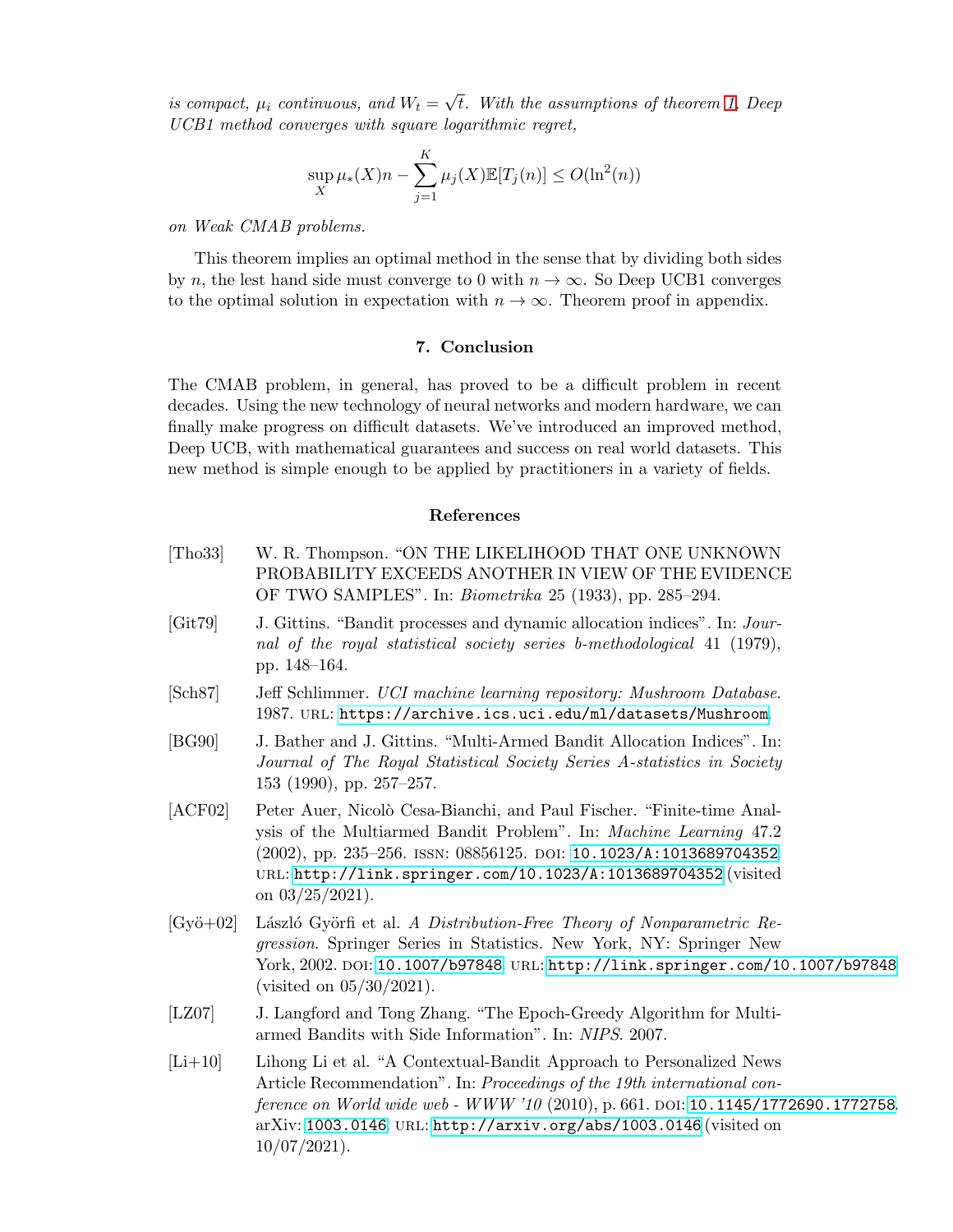- <span id="page-8-7"></span><span id="page-8-4"></span>[AG12] S. Agrawal and Navin Goyal. "Analysis of Thompson Sampling for the Multi-armed Bandit Problem". In: *COLT*. 2012.
- [CWY13] W. Chen, Y. Wang, and Y. Yuan. "Combinatorial multi-armed bandit: general framework, results and applications". In: *ICML 2013*. 2013.
- <span id="page-8-6"></span>[QCZ14] Lijing Qin, S. Chen, and Xiaoyan Zhu. "Contextual Combinatorial Bandit and its Application on Diversified Online Recommendation". In: *SDM*. 2014.
- <span id="page-8-1"></span>[Mni+15] V. Mnih et al. "Human-level control through deep reinforcement learning". In: *Nature* 518 (2015), pp. 529–533.
- <span id="page-8-2"></span>[Sil+16] D. Silver et al. "Mastering the game of Go with deep neural networks and tree search". In: *Nature* 529 (2016), pp. 484–489.
- <span id="page-8-0"></span>[RTS18] C. Riquelme, G. Tucker, and Jasper Snoek. "Deep Bayesian Bandits Showdown: An Empirical Comparison of Bayesian Deep Networks for Thompson Sampling". In: *ArXiv* abs/1802.09127 (2018).
- <span id="page-8-3"></span>[ZM19] Tom Zahavy and Shie Mannor. "Deep Neural Linear Bandits: Overcoming Catastrophic Forgetting through Likelihood Matching". In: *ArXiv* abs/1901.08612 (2019).
- <span id="page-8-5"></span>[Guo+20] Dalin Guo et al. "Deep Bayesian Bandits: Exploring in Online Personalized Recommendations". In: *Fourteenth ACM Conference on Recommender Systems* (2020).
- <span id="page-8-8"></span>[LeC21] Yann LeCun. *THE MNIST DATABASE of handwritten digits*. 2021. url: <http://yann.lecun.com/exdb/mnist/>.

### Appendix

*Proof of theorem [2.](#page-6-2)* Recall that  $T_j(n)$ ,  $1 \leq j \leq K$  is the random variable equal to number of times arm j is chosen in the first n steps. Define  $I_n$  to be the arm chosen at time n. Let X be the context vector and  $R(X)$  the stochastic reward.

Denote  $\mu_i(X) := \mathbb{E}(R_i(X))$  as the expectation of the reward  $R_i(X)$  by choosing arm i where X is the given context vector. Further, define the notation  $*$  for the optimal arm index. For example,  $\mu_*(X)$  is the expectation of the optimal arm. Define a *Weak CMAB* to satisfy, for all  $i: 1 \leq i \leq K, i \neq *$ , that

$$
\mu_{*,min} - \mu_{i,max} - 2(\mu_{i,max} - \mu_{i,min}) = \delta_i > 0
$$

for some  $\delta_i$ , where  $\mu_{i,max} := \sup_X \mu_i(X)$  and  $\mu_{i,min} := \inf_X \mu_i(X)$ . Let  $\tilde{\mu}_i(X) =$  $\mathbb{E}_X(NN_i(X))$  which is trained on  $\{(X, R_i(X))\}$ . Let  $\tilde{\sigma}_i(X)$  be a neural network estimate of the standard deviation of  $R_i(X)$ ,  $\sigma_i(R(X))$ . Let the average  $\tilde{N}N_{i,k} =$ √ 1  $\sum_{k}^{\sqrt{k}} \sum_{i=1}^{\sqrt{k}} NN_i$  with each NN trained on k independent samples and i is the associated arm index. Note that we have been dropping parameterization index of NN for better readability.

We assumed that there is some  $M_{NN} \geq \sup_X |NN(X)|$  for all possible neural nets (this is true with sigmoid activiation). For each arm's reward  $R_i$ , set  $J_{NN,i}$ be the threshold of n in theorem [1](#page-6-1) such that  $\mathbb{E}_S \int |NN_{i,n}(x) - \mathbb{E}(R(x))|^2 dP(x) \le$  $c\sqrt{\frac{\ln(n)}{n}}$  $\frac{\overline{(n)}}{n}$  and furthermore  $|\mathbb{E}_S NN_{i,n}(x) - \mathbb{E}(R(x))| \leq c\sqrt{\frac{\ln(n)}{n}}$  $\frac{N}{n}$   $\forall X$  (we assume  $P(X)$ is positively supported). Let  $J_{NN} = \max_i J_{NN,i}$ . Let  $J = \max\{J_{NN}, \min\{q \in \mathbb{N} :$  $c\sqrt{\frac{\ln(q)}{q}} \leq \min_{i \neq *} \delta_i/4$ . Let  $c_{t,i,s}(X) = \sqrt{(2|\tilde{\sigma}_i(X)|^2 + 2\ln t)/\sqrt{s}}$  and  $\tilde{c}_{t,i,s}(X) =$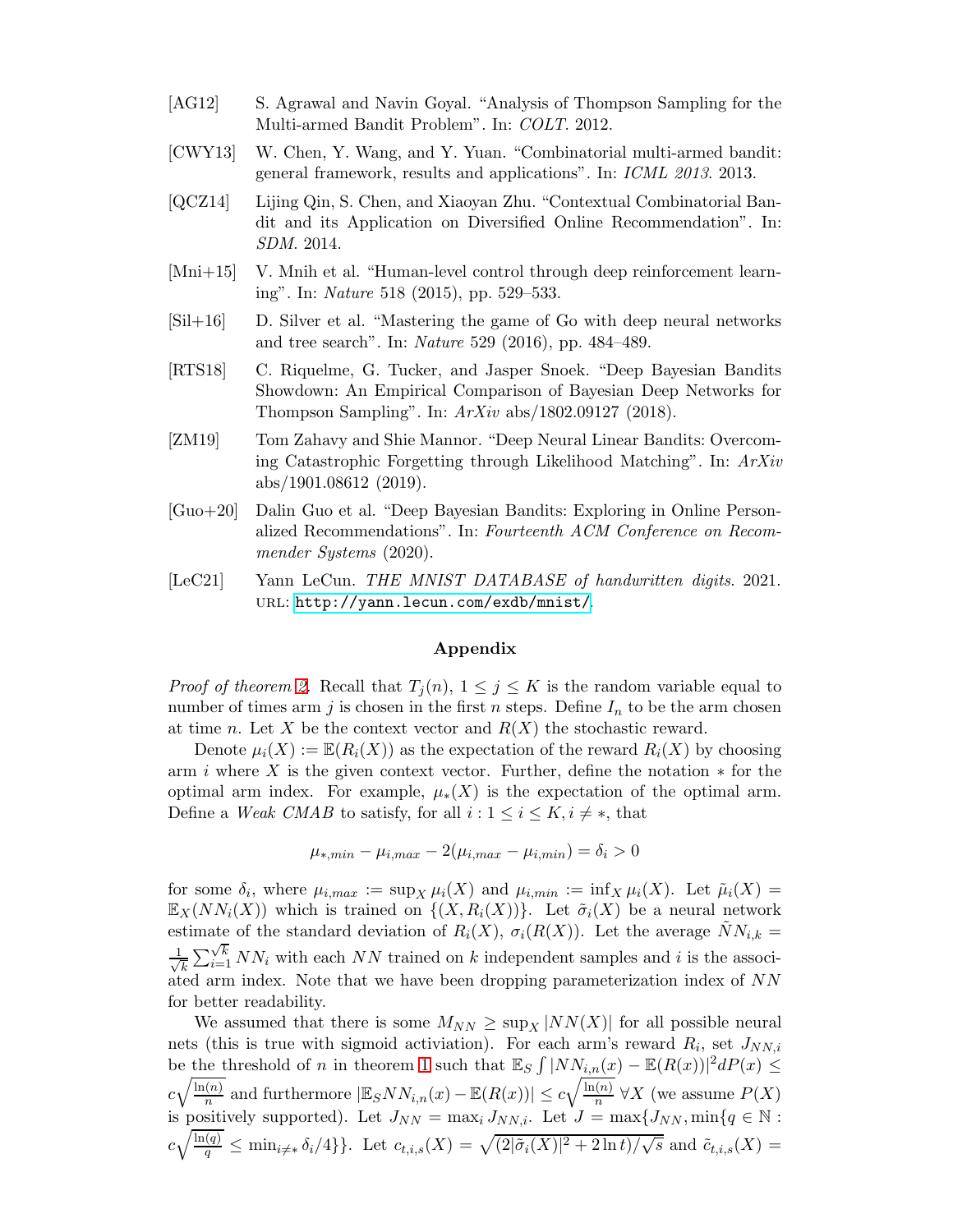$c_{t,i,s}(X) + \mu_{i,max} - \mu_{i,min} + 2c\sqrt{\frac{\ln(J)}{J}}$  where t is time, i is arm index, and s is number of samples collected. Then for any positive integer l and  $i \neq *,$ 

$$
T_i(n) = J + 1 + \sum_{t=K+1}^n \{I_t = i\}
$$
  
\n
$$
\leq J + l + \sum_{t=K+1}^n \{I_t = i, T_i(t-1) \geq l\}
$$
  
\n
$$
\leq J + l + \sum_{t=K+1}^n \{\tilde{N}N_{*,T_*(t-1)}(X_t) + \tilde{c}_{t-1,*,T_*(t-1)}(X_t) \leq \tilde{N}N_{i,T_i(t-1)}(X_t) + \tilde{c}_{t-1,i,T_i(t-1)}(X_t), T_i(t-1) \geq l\}
$$
  
\n
$$
\leq J + l + \sum_{t=K+1}^n \{\min_{0 < s < t} \tilde{N}N_{*,s}(X_t) + \tilde{c}_{t-1,*,s}(X_t) \leq \max_{l \leq s_i < t} \tilde{N}N_{i,s_i}(X_t) + \tilde{c}_{t-1,i,s_i}(X_t)\}
$$
  
\n
$$
\leq J + l + \sum_{t=K+1}^n \sum_{t=1}^{n} \sum_{t=1}^{t-1} \{\tilde{N}N_{*,s}(X_t) + \tilde{c}_{t,*,s}(X_t) \leq \tilde{N}N_{i,s_i}(X_t) + \tilde{c}_{t,i,s_i}(X_t)\}
$$

The condition  $\{\tilde{N}N_{*,s}(X_t) + \tilde{c}_{t,*,s}(X_t) \leq \tilde{N}N_{i,s_i}(X_t) + \tilde{c}_{t,i,s_i}(X_t)\}\$ implies  $\tilde{N}N_{*,s}(X_t) \leq \tilde{\mu}_{*}(X_t) - \tilde{c}_{t,*,s}(X_t) \text{ or } \tilde{N}N_{i,s_i}(X_t) \geq \tilde{\mu}_{i}(X_t) + \tilde{c}_{t,i,s_i}(X_t)$ or  $\tilde{\mu}_*(X_t) < \tilde{\mu}_i(X_t) + 2\tilde{c}_{t,i,s_i}(X_t)$ . By the Chernoff-Hoeffding bound

 $t=1$   $s=1$   $s_i=l$ 

$$
P(\tilde{N}N_{*,s}(X_t) \leq \tilde{\mu}_*(X_t) - \tilde{c}_{t,*,s}(X_t))
$$
  
\n
$$
\leq P(\tilde{N}N_{*,s}(X_t) \leq \tilde{\mu}_{*,max} - \tilde{c}_{t,*,s}(X_t))
$$
  
\n
$$
\leq P(\tilde{N}N_{*,s}(X_t) \leq \tilde{\mu}_{*,max} - c_{t,*,s}(X_t) - \mu_{*,max} + \mu_{*,min} - 2c\sqrt{\frac{\ln(J)}{J}})
$$
  
\n
$$
\leq P(\tilde{N}N_{*,s}(X_t) \leq \mu_{*,min} - c_{t,*,s}(X_t) - c\sqrt{\frac{\ln(J)}{J}})
$$
  
\n
$$
\leq P(\tilde{N}N_{*,s}(X_t) \leq \tilde{\mu}_{*,min} - c_{t,*,s}(X_t))
$$
  
\n
$$
\leq P(\tilde{N}N_{*,s}(X_t) \leq \tilde{\mu}_{*,min} - \sqrt{(2 \ln(\exp|\tilde{\sigma}_*(X_t)|^2 t))/\sqrt{s}})
$$
  
\n
$$
\leq P(\sum_{i=1}^{5} NN_{*,s}(X_t) \leq \sqrt{s}\tilde{\mu}_{*,min} - \sqrt{s(2 \ln(\exp|\tilde{\sigma}_*(X_t)|^2 t))/\sqrt{s}})
$$
  
\n
$$
\leq e^{-2(\sqrt{s(2 \ln(\exp|\tilde{\sigma}_*(X_t)|^2 t))/\sqrt{s}})^2/(\sqrt{s})}
$$
  
\n
$$
\leq e^{-4\ln(\exp|\tilde{\sigma}_*(X_t)|^2 t)} = (\exp|\tilde{\sigma}_*(X_t)|^2 t)^{-4} \leq e^{0 t^{-4} = t^{-4}
$$

and

$$
P(\tilde{N}N_{i,s_i}(X_t) \ge \tilde{\mu}_i(X_t) + \tilde{c}_{t,i,s_i}(X_t))
$$
  

$$
\le P(\tilde{N}N_{i,s_i}(X_t) \ge \tilde{\mu}_{i,min} + \tilde{c}_{t,i,s_i}(X_t)) \le t^{-4}
$$

For  $s_i$  large enough,

$$
\tilde{\mu}_*(X_t) - \tilde{\mu}_i(X_t) - 2\tilde{c}_{t,s_i}(X_t)
$$
\n
$$
\geq \mu_*(X_t) - c\sqrt{\frac{\ln(J)}{J}} - \mu_i(X_t) - c\sqrt{\frac{\ln(J)}{J}} - 2\tilde{c}_{t,s_i}(X_t)
$$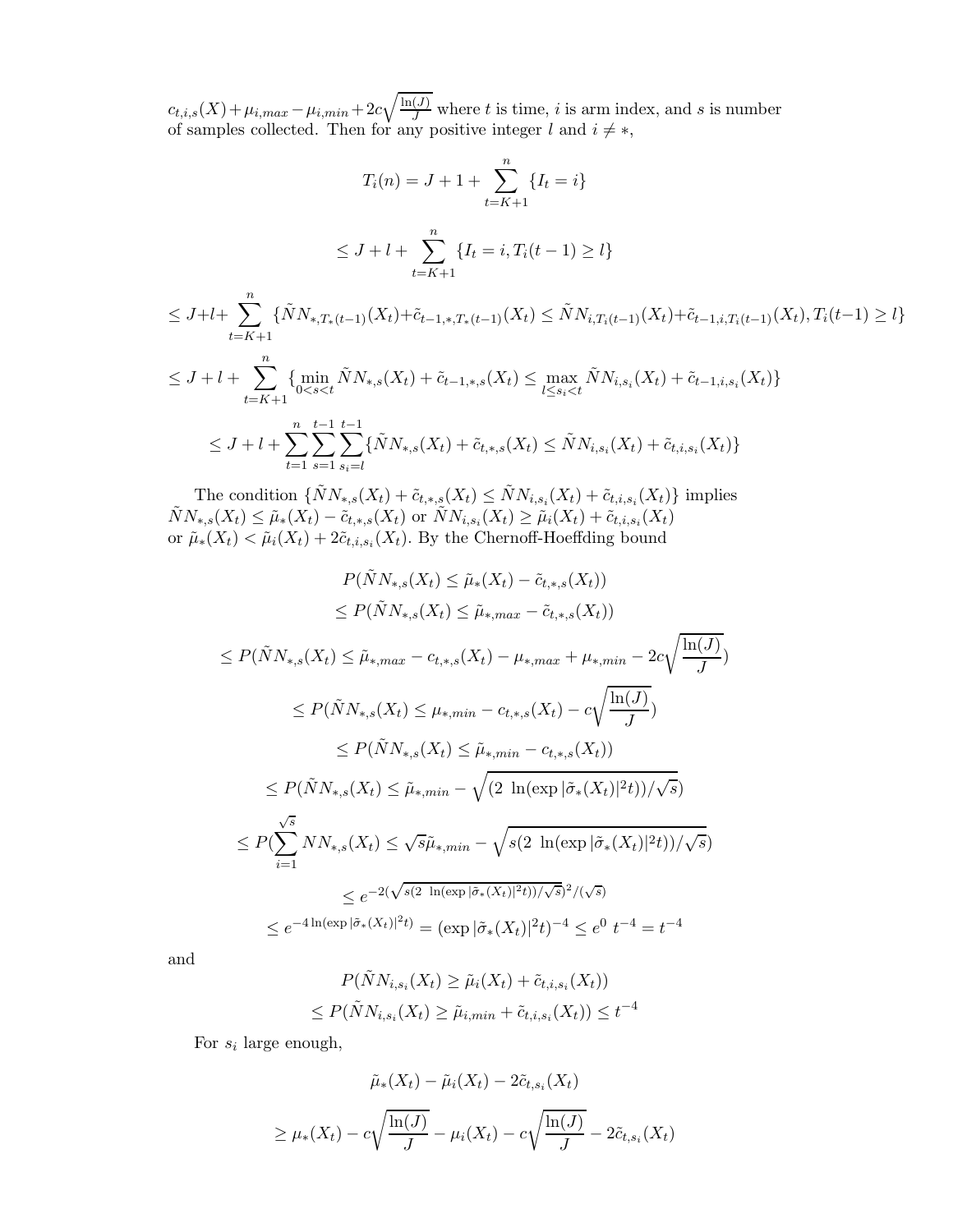$$
\geq \tilde{\mu}_{*,min} - c\sqrt{\frac{\ln(J)}{J}} - \tilde{\mu}_{i,max} - c\sqrt{\frac{\ln(J)}{J}} - 2\tilde{c}_{t,s_i}(X_t)
$$

$$
\geq \tilde{\mu}_{*,min} - \delta_i/2 - \tilde{\mu}_{i,max} - [2\sqrt{(2|\tilde{\sigma}(X_t)|^2 + 2\ln t)}]s_i^{-1/4} - 2\mu_{i,max} + 2\mu_{i,min} - 4c\sqrt{\frac{\ln(J)}{J}}
$$

$$
\geq \tilde{\mu}_{*,min} - \delta_i/2 - \tilde{\mu}_{i,max} - [2\sqrt{(2|\tilde{\sigma}(X_t)|^2 + 2\ln t)}]s_i^{-1/4} - 2\tilde{\mu}_{i,max} + 2\tilde{\mu}_{i,min}
$$
  

$$
\geq \tilde{\mu}_{*,min} - \delta_i/2 - \tilde{\mu}_{i,max} - [2\sqrt{(2M_{NN}^2 + 2\ln t)}]s_i^{-1/4} - 2\tilde{\mu}_{i,max} + 2\tilde{\mu}_{i,min}
$$
  

$$
\geq \delta_i/2 - [2\sqrt{(2M_{NN}^2 + 2\ln t)}]s_i^{-1/4}
$$
  

$$
> 0
$$

Specifically,

$$
s_i > 2^8 \frac{(2M_{NN}^2 + 2 \ln t)^2}{\delta_i^4}
$$

Then set  $l = \lceil 2^8 \frac{(2M_{NN}^2 + 2 \ln n)^2}{\delta_i^4} \rceil$  $\frac{\delta_1^{\{4\}}}{\delta_4^4}$  and the event is ruled out. So

$$
\mathbb{E}[T_i(n)] \le J + \lceil 2^8 \frac{(2M_{NN}^2 + 2 \ln n)^2}{\delta_i^4} \rceil
$$

$$
+\sum_{t=1}^{\infty}\sum_{s=1}^{t-1}\sum_{s_i=1}^{t-1}P(\tilde{N}N_{*,s}(X_t)\leq\mu_*(X_t)-c_{t,*,s}(X_t))+P(\tilde{N}N_{i,s_i}(X_t)\geq\mu_i(X_t)+c_{t,i,s_i}(X_t))
$$

$$
\leq J + \lceil 2^8 \frac{(2M_{NN}^2 + 2\ln n)^2}{\delta_i^4} \rceil + \sum_{t=1}^{\infty} \sum_{s=1}^{t-1} \sum_{s_i=l}^{t-1} 2t^{-4}
$$
  

$$
\leq J + 2^8 \frac{(2M_{NN}^2 + 2\ln n)^2}{\delta_i^4} + 1 + \pi^2/3
$$
  

$$
\leq O(\ln^2 n) + O(\ln n)
$$

 $\Box$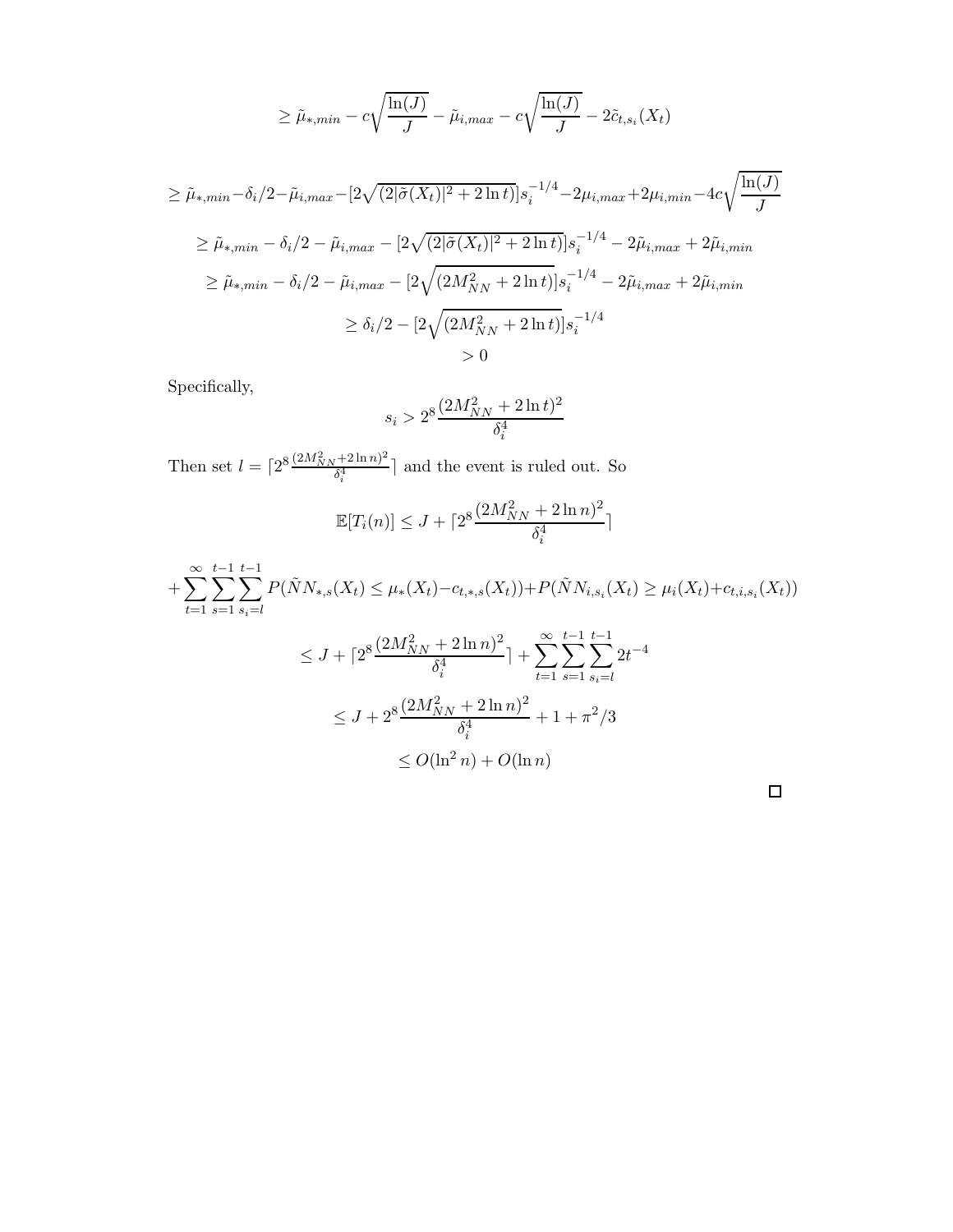Algorithm 1: Deep UCB1

<span id="page-11-0"></span> $C \in \mathbb{R}^{T \cdot K \cdot m}$  where  $C_{t,j}$  is the  $j^{th}$  context vector in  $\mathbb{R}^m$  at time step t  $A = \{arm_1, ..., arm_N\}$  $NN_{1,Z_t}, NN_{2,Z_t} =$  Neural Network :  $\mathbb{R}^m \to \mathbb{R}$  with  $Z_t$  neurons  $Reward : \mathbb{N}_{[1,K]} \to \mathbb{R}$  $\epsilon_i = \mu_{i,max} - \mu_{i,min} + \epsilon$ for  $t = 1 ... T$  do if  $t \leq JN$  then # Initial exploration phase for *j = 1 ... K* do # Choose arms  $D_{t,j} = ((\lfloor \frac{t-1}{J} \rfloor + j - 1) \mod N) + 1$ end else for  $j = 1 ... K$  do  $# NN(\cdot)$  gives a prediction using NN  $\mathbb{E}_R(arm_j) = \frac{1}{W_t} \sum_{i=1}^{W_t} NN_{R,Z_t}^{(i)}(C_{t,j})$  # Predict reward  $\mathbb{E}_V(arm_j) = \frac{1}{W_t} \sum_{i=1}^{W_t} NN_{V,Z_t}^{(i)}(C_{t,j})$  # Predict certainty end for *j = 1 ... K* do # Choose arms  $D_{t,j} =$  $\arg \max_{arm \in A-D_{t,:}} \hat{\mathbb{E}}_R(arm) + \sqrt{\frac{2\hat{\mathbb{E}}_V(arm) + 2\ln t}{\sqrt{|\{d \in D_{1:t-1,:} \text{ s.t. } d = arm\}|}}} + \epsilon_{arm}$ end for  $j = 1 ... K$  do  $R_{t,j} = Reward(D_{t,j})$  # Record rewards  $V_{t,j} = (R_{t,j} - \hat{\mathbb{E}}_R(arm_j))^2$  # Record accuracy end # Train the networks for  $i = 1 ... W_t$  do  $J_i = \llbracket (i-1) \frac{t}{W_t} + 1, i \frac{t}{W_t} \rrbracket$ TrainNNet $(NN_{R,Z_t}^{(i)},$   $in = C_{J_i,D_{t,1:K}},$   $out = R_{J_i,1:K},$  loss=MSE) TrainNNet $(NN_{V,Z_t}^{(i)},\ in=C_{J_i,D_{t,1:K}},\ out=V_{J_i,1:K},\ loss=\text{MSE})$ end end end